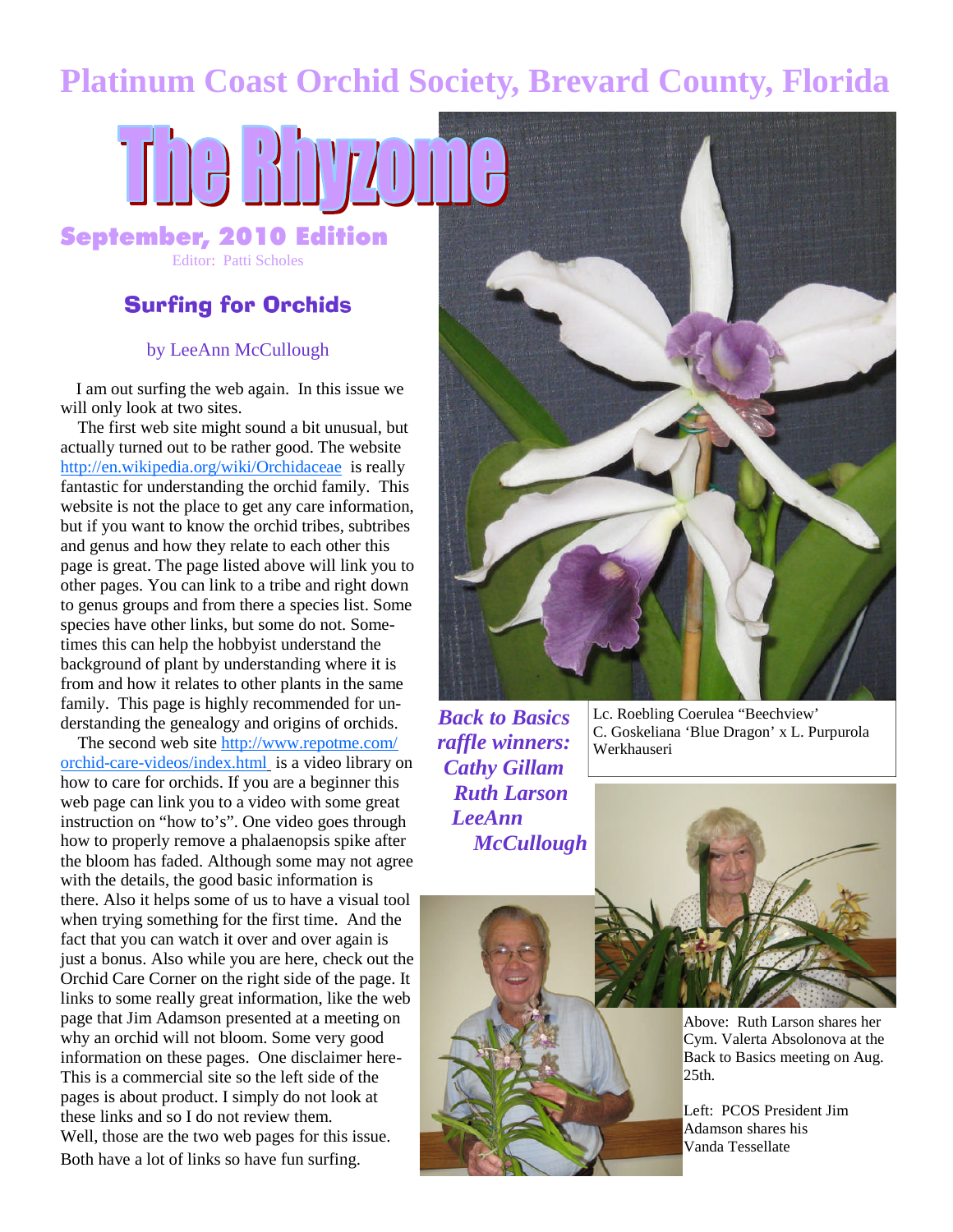#### **SEPTEMBER PROGRAM at the Back to Basics Meeting**

*OF PRIMARY INTEREST* is a fascinating program giving a glimpse into the world of primary (species x species) hybrids. An AOS Staff production, this will give viewers a new perspective on an increasingly popular group of timeless relevance and rare charm. And, there's not one paph in the group!

This 35 minute slide show will be presented at the Back to Basics meeting on September 22nd at the Cocoa Beach Library.

If you have a slide projector, screen, or microphone we can use in the future, please contact Sally Pancoast.



#### Water Quality and Orchids **By Craig Helpling**

Part 2. Well Water - shallow and deep

In most of the central and southern areas of our county, water wells used strictly for residential irrigation come in two versions: shallow and deep. (Please note that this article does not apply to private wells used for drinking water. That will be addressed separately.) While there is no specific depth used to distinguish between the two, there is one general important difference. A shallow well withdraws water from the surficial, or water table aquifer. A deep well obtains water from one or more zones that are under artesian pressure. Deep wells usually flow some due to the pressure and shallow wells do not. Both use well pumps to provide pressure to a home irrigation system.

Instead of the specific depth, the more important distinction involves the quality of the well water. Again in general terms, shallow wells usually provide less salty water than deep wells. However, shallow wells can contain a lot of iron salts that cause rust-colored staining. Deep wells don't usually have much iron content, but they always contain higher mineral salts and some hydrogen sulfide that produces a rotten egg odor.

For both types of wells the advice is the same. Before using either one to water your orchid collection, take a sample to the Ag Center and have it tested for total salts. Water from some shallow wells may prove to be a good source if the salts are low enough. The water quality from deep wells will invariably be too salty for orchid growing.

## **AOS CORNER**

Please check the Affiliated Societies Blog, which can be found on the AOS website, and find a copy of the letter from President Chris Rehmann and a short survey attached. AOS would like feedback from every society member.

The next AOS Members and Trustees meeting will be held in conjunction with the Merritt Huntington Symposium, Oct. 28-31, 2010 in Virginia Beach, VA. To register for the symposium, visit the website at www.mhsymposium.org.

The Innovative Society Survey that was conducted last spring also has been posted on the AOS website on the Afflilated Societies Blog and the Affiliated Societies' Facebook page. I think you will all agree there are some great ideas in the report that your society will find useful. It can be downloaded from this link Innovative Societies Survey. A special thank you to those who participated in this survey and a big thank you to the Western Pennsylvania Orchid Society for spearheading the project.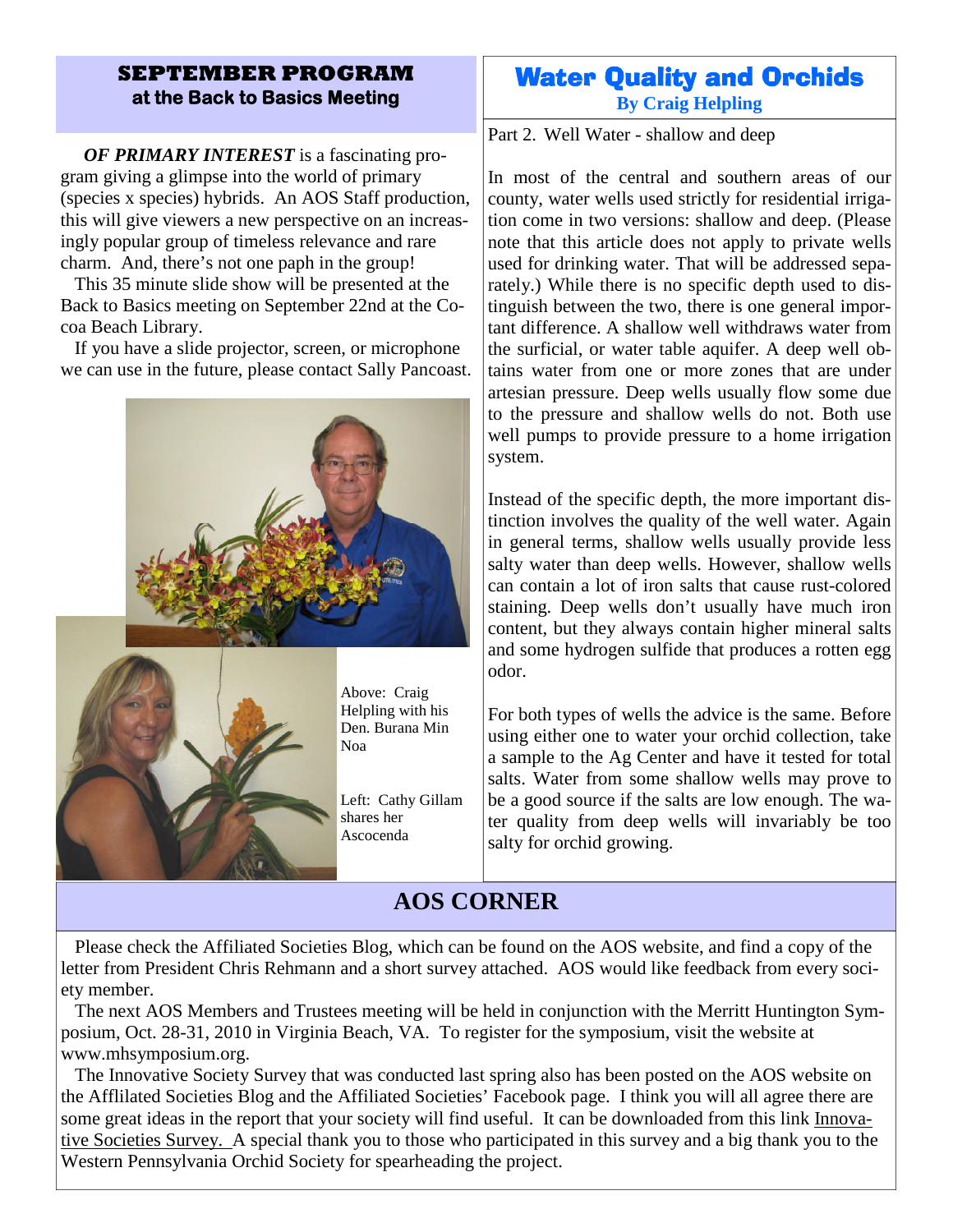### The Orchids in Machu Picchu Photos by Patti and Charlie Scholes

The Incan sanctuary of Machu Picchu is high in the Peruvian jungle and is home to more than 200 species of orchids. These orchids measure in size from one centimeter to several meters long. The orchids in Machu Picchu have an ideal growing environment and an abundance of wildlife to help them spread their pollen.

Machu Picchu was presented to the world by Hiram Bingham in 1911. While working on his thesis, he searched the Andes for a lost Incan ruin. On the way to his destination, a Peruvian Indian told him that people were living in a ruin high on the mountain and took Hiram Bingham to the location, which was covered in overgrowth. Since that discovery, people from all over the world have visited Machu Picchu (shown below), fascinated by the architecture, the flora, and the fauna.





Perhaps the most famous orchid of the Machu Picchu Sanctuary is the Masdevallia Veitchiana, commonly known as 'Wakanqui' a Quechua word meaning "you will cry". Unfortunately, it was either elusive or not blooming in August. Google the name to see why the Quechuans would call it "you will cry".



Sobralia dichotoma (above) can be found blooming in Machu Picchu and on the Inca Trail going to the Gate of the Sun almost year round. It is a terrestrial and lithophytic plant that grows to between 4.5 and 6 meters tall. The common name is Azucena de Monte 'Tahua Tahua', because there are 4 flowers on each stalk. (tahua means 2)



(Above) A variety of orchids and bromeliads grow on the walls and stones of Machu Picchu.

Epidendrum Secundrum (at left) is a terrestrial plant that grows up to 45 cm in height. It is found in open spaces with plenty of light at altitudes of 2000 to 3000 meters. Epidendrums can be found growing everywhere, even on a rooftop. The Quechuans call them Winay Wayna, which means forever young, because they bloom year round. There are 21 varieties of epidendrums in the Machu Picchu Sanctuary.